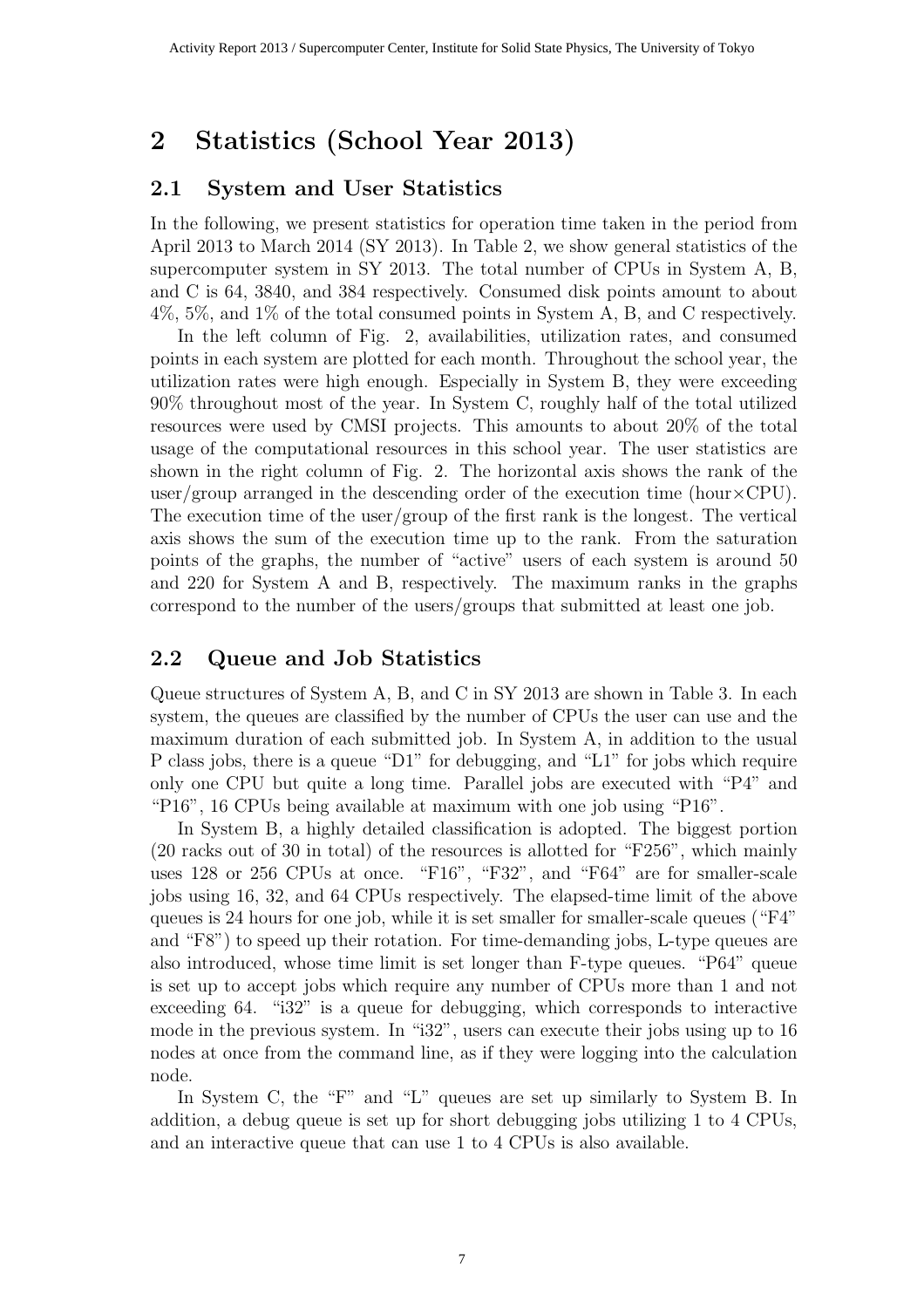

Figure 2: Left: Availabilities, utilization rates and point consumptions of each month during SY 2013. For System C, the utilization by CMSI projects (denoted by "n") is plotted in addition to the total utilization. Right: User statistics. The horizontal axis shows the rank of the user/group arranged in the descending order of the execution time (hour $\times$ CPU). The vertical axis shows the sum of the execution time up to the rank.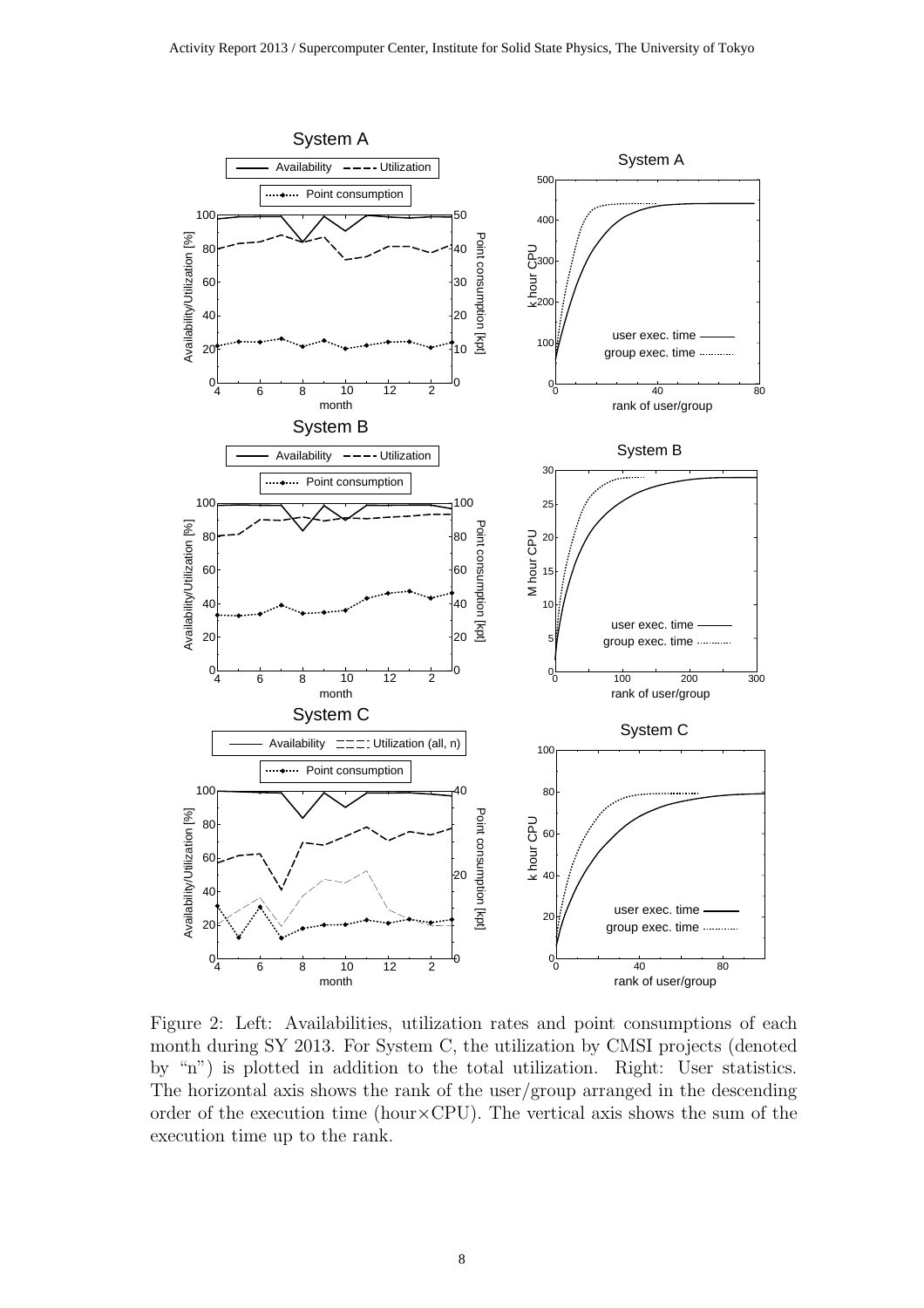|                                          | System-A | System-B | System-C |
|------------------------------------------|----------|----------|----------|
| total service time (k hour $\times$ CPU) | 541.0    | 32301.1  | 3243.4   |
| number of executed jobs                  | 27196    | 189954   | 29182    |
| total consumed points (k point)          | 140.7    | 470.5    | 85.9     |
| $CPU$ points $(k$ point)                 | 134.8    | 445.8    | 84.8     |
| disk points (k point)                    | 5.9      | 24.7     | 1.1      |
| points consumed by CMSI (k point)        |          |          | 42.9     |
| total exec. time (k hour $\times$ CPU)   | 438.8    | 28931.4  | 2184.1   |
| availability                             | 97.0 %   | $96.5\%$ | 96.9%    |
| utilization rate                         | $81.1\%$ | 89.6%    | 67.3%    |

Table 2: Overall statistics of SY 2013

The CPU points are set smaller for larger-scale queues for System B as shown in Table 3, while it is more uniform in System A. To prevent overuse of the storage, points are charged also for usage of disk quota in the three systems, as shown in Table 4. Disk points are revised often for optimal usage of the resources by examining usage tendencies each year.

Although we do not mention here in detail, to promote utilization of the massively parallel supercomputer, background queues ("B16", "B32", "B64", and "B256"), which charge no CPU points for the jobs, have also been open in System B.

The ISSP Supercomputer also supports large-scale jobs, which use tens of thousands of cores at once by exclusively using the necessary number of CPUs. Inadvance application is necessary to execute this type of job. Large-scale jobs can be executed in queues "P512", "P1024", "P2048", and "P3840" just after the scheduled monthly maintenance. However, since such large-scale jobs are now covered by the K Computer, no jobs were executed in these queues in SY2013.

The number of jobs, average waiting time, and total execution time in each queue are shown in Table 5. In System A, the average waiting times of P4 and P16 are a bit long compared with the elapsed-time limit (24 hours). This is because a few active users tend to submit many jobs at once. Because fair-share scheduling is adopted, the waiting time is considered to be appropriate for fair distribution of computational resources. We will continue to look for more appropriate queue settings also in the next school year to meet the user's tendency of resource usage.

In System B, a large portion of jobs have been executed in queues "F16", "F32", "F64", and "F256". As we intended, most of the execution time has been consumed in "F256" and "L256". In all of these queues, the queue settings meet the user's tendencies in that the waiting times are on the order of the elapsed-time limit.

In System C, the waiting times for the "F" queue jobs are less than twelve hours. The "L96" queue has a waiting time of nearly five days, owing to the large amount of resources the jobs occupy when run in this queue.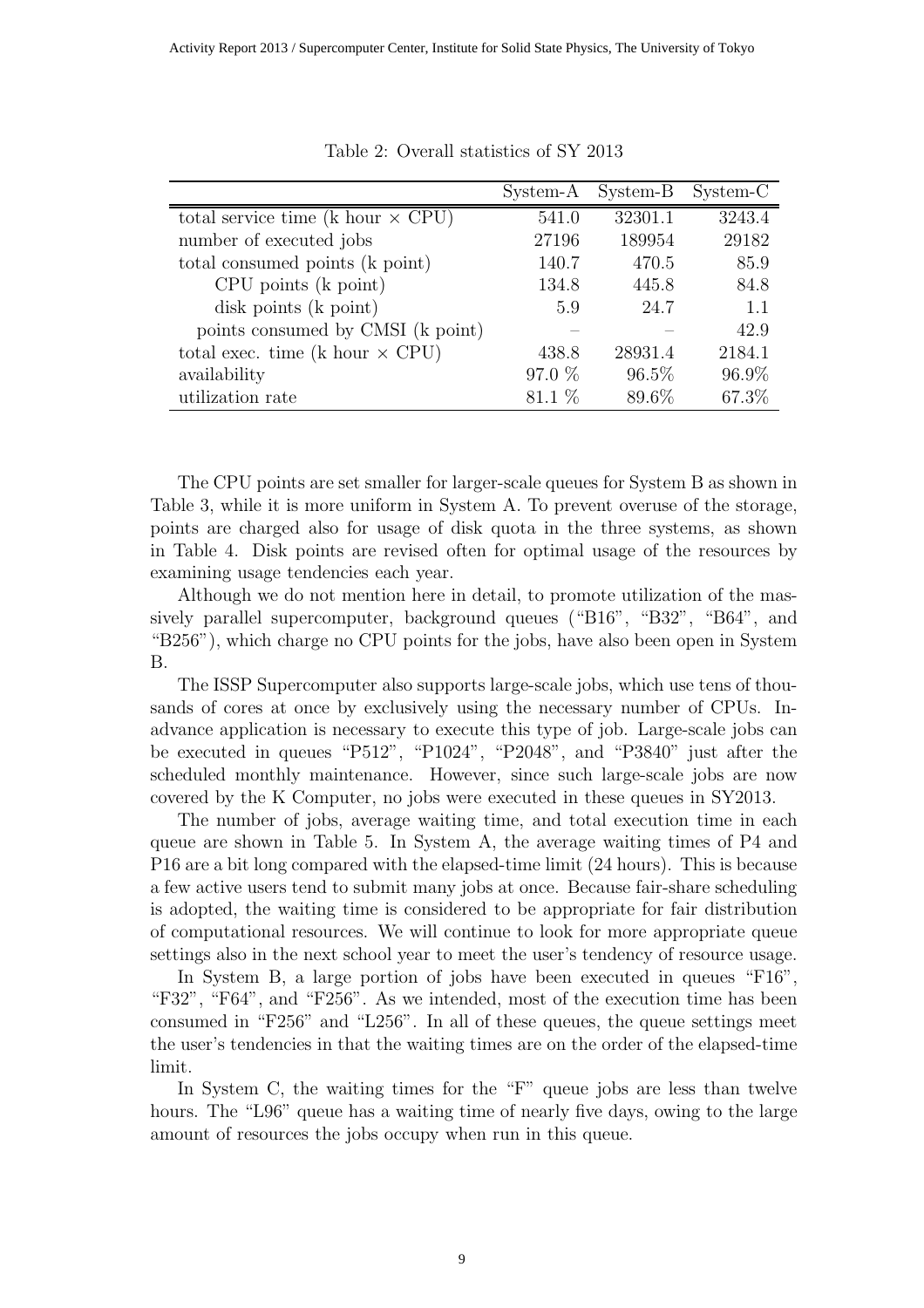| $System-A$     |                   |                    |                       |  |                |  |             |  |            |          |
|----------------|-------------------|--------------------|-----------------------|--|----------------|--|-------------|--|------------|----------|
| queue          |                   | Elapsed time       | # of $CP\overline{U}$ |  | $#$ of CPU     |  | memory size |  | CPU points |          |
| name           |                   | limit (min)        | $\text{Job}(n)$       |  | queue $(p)$    |  |             |  |            | CPU·day) |
| D1             |                   | 15                 | $\mathbf{1}$          |  | $\overline{2}$ |  | 60GB        |  | 7.776      |          |
| L1             |                   | 7200               | 1                     |  | $\overline{4}$ |  | 60GB        |  | 7.776      |          |
| P <sub>1</sub> |                   | 1440               | $\mathbf{1}$          |  | $10 - 30$      |  | 60GB        |  | 7.776      |          |
| P <sub>4</sub> |                   | 1440               | $\overline{4}$        |  | 16-32          |  | 240GB       |  | 7.776      |          |
| P16            |                   | 1440               | 16                    |  | 16             |  | 960GB       |  | 6.048      |          |
|                |                   |                    |                       |  |                |  |             |  |            |          |
|                |                   |                    |                       |  | $System-B$     |  |             |  |            |          |
|                | queue             | Elapsed time       |                       |  | $#$ of CPU     |  | $#$ of CPU  |  | CPU points |          |
|                | name              | $\lim$ it $(\min)$ |                       |  | 'Job(n)        |  | queue $(p)$ |  | $CPU$ day  |          |
|                | P <sub>1</sub>    | 720                |                       |  | $\mathbf{1}$   |  | 32          |  | 0.690      |          |
|                | P64               | 720                |                       |  | $2 - 64$       |  | 64          |  | 0.518      |          |
|                | F <sub>4</sub>    | 720                |                       |  | $\overline{4}$ |  | 96          |  | 0.518      |          |
|                | F8                | 720                |                       |  | 8              |  | 96          |  | 0.518      |          |
|                | F16               | 1440               |                       |  | 16             |  | 1024        |  | 0.518      |          |
|                | F32               | 1440               |                       |  | 32             |  | 1024        |  | 0.518      |          |
|                | F64               | 1440               |                       |  | 64             |  | 1024        |  | 0.518      |          |
|                | L16               | 7200               |                       |  | 16             |  | 64          |  | 0.518      |          |
|                | L32               | 7200               |                       |  | 32             |  | 64          |  | 0.518      |          |
|                | L64               | 7200               |                       |  | 64             |  | 64          |  | 0.518      |          |
|                | i32               | 20                 |                       |  | $1 - 32$       |  | 64          |  | 0.518      |          |
|                | F <sub>256</sub>  | 1440               |                       |  | 65-256         |  | 2560        |  | 0.358      |          |
|                | L256              | 7200               |                       |  | 65-256         |  | 512         |  | 0.358      |          |
|                | P512              | $\qquad \qquad$    |                       |  | 128-512        |  | 512 or 1024 |  | 0.358      |          |
|                | P1024             | 7200               |                       |  | 384-1024       |  | 3072        |  | 0.358      |          |
|                | P <sub>2048</sub> |                    |                       |  | 128-2048       |  | 2048        |  | 0.358      |          |
|                | P3840             | 1440               |                       |  | 1024-3840      |  | 3840        |  | 0.358      |          |

Table 3: Queue structures in SY 2013

<sup>∗</sup> The available memory size is limited to 21 GB per one node.

<sup>∗</sup> P queues require in-advance application (see main text). The elapsed-time limit for P512 and P2048 queues is determined on a per-application basis.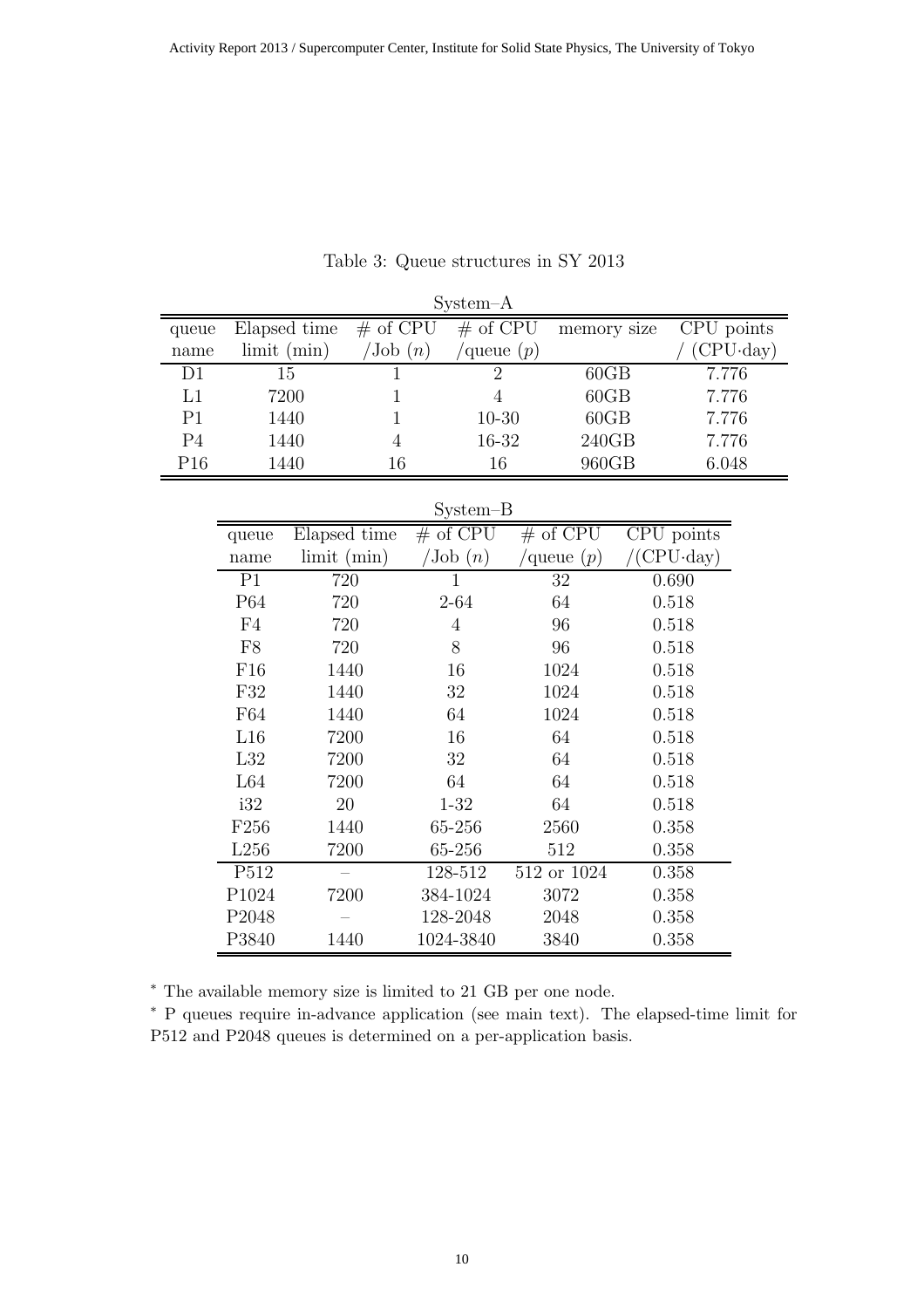|             |                    | $System-C$          |              |                        |
|-------------|--------------------|---------------------|--------------|------------------------|
| queue       | Elapsed time       | $#$ of CPU          |              | $\#$ of CPU CPU points |
| name        | $\lim$ it $(\min)$ | $\mathrm{Job}\ (n)$ | /queue $(p)$ | $/$ (CPU $\cdot$ day)  |
| debug       | 30                 | $1 - 4$             | 24           |                        |
| interactive | 30                 | $1 - 4$             | 24           |                        |
| F12         | 1440               | $2 - 12$            | 60           |                        |
| F96         | 1440               | $2 - 12$            | 288          |                        |
| L12         | 7200               | 24-96               | 24           |                        |
| L96         | 7200               | 24-96               | 192          |                        |

<sup>∗</sup> The available memory size is limited to 28 GB per one CPU.

|                |          | point/day                   |
|----------------|----------|-----------------------------|
| System A /home |          | $0.0125 \times \theta(q-2)$ |
|                | /work    | $0.005 \times \theta(q-30)$ |
| System B       | $/$ home | $0.05 \times \theta(q-2)$   |
|                | /work    | $0.005 \times \theta(q-30)$ |
| System C       | /home    | $0.05 \times \theta(q-5)$   |
|                | /work    | $0.005 \times \theta(q-60)$ |

| Table 4: Disk points of System A, B, and C |  |  |  |  |  |  |  |  |
|--------------------------------------------|--|--|--|--|--|--|--|--|
|--------------------------------------------|--|--|--|--|--|--|--|--|

∗ q is denoted in unit of GB.

<sup>∗</sup>  $\theta(x)$  is equal to the Heaviside step function  $H(x)$  multiplied by x, i.e., xH(x).

## Acknowledgments

The staffs would like to thank Prof. Takafumi Suzuki (now at University of Hyogo) for developing WWW-based system (SCM: SuperComputer Management System) for management of project proposals, peer-review reports by the SPAC committee, and user accounts. We also thank Ms. Reiko Iwafune for creating and maintaining a new WWW page of the ISSP Supercomputer Center.